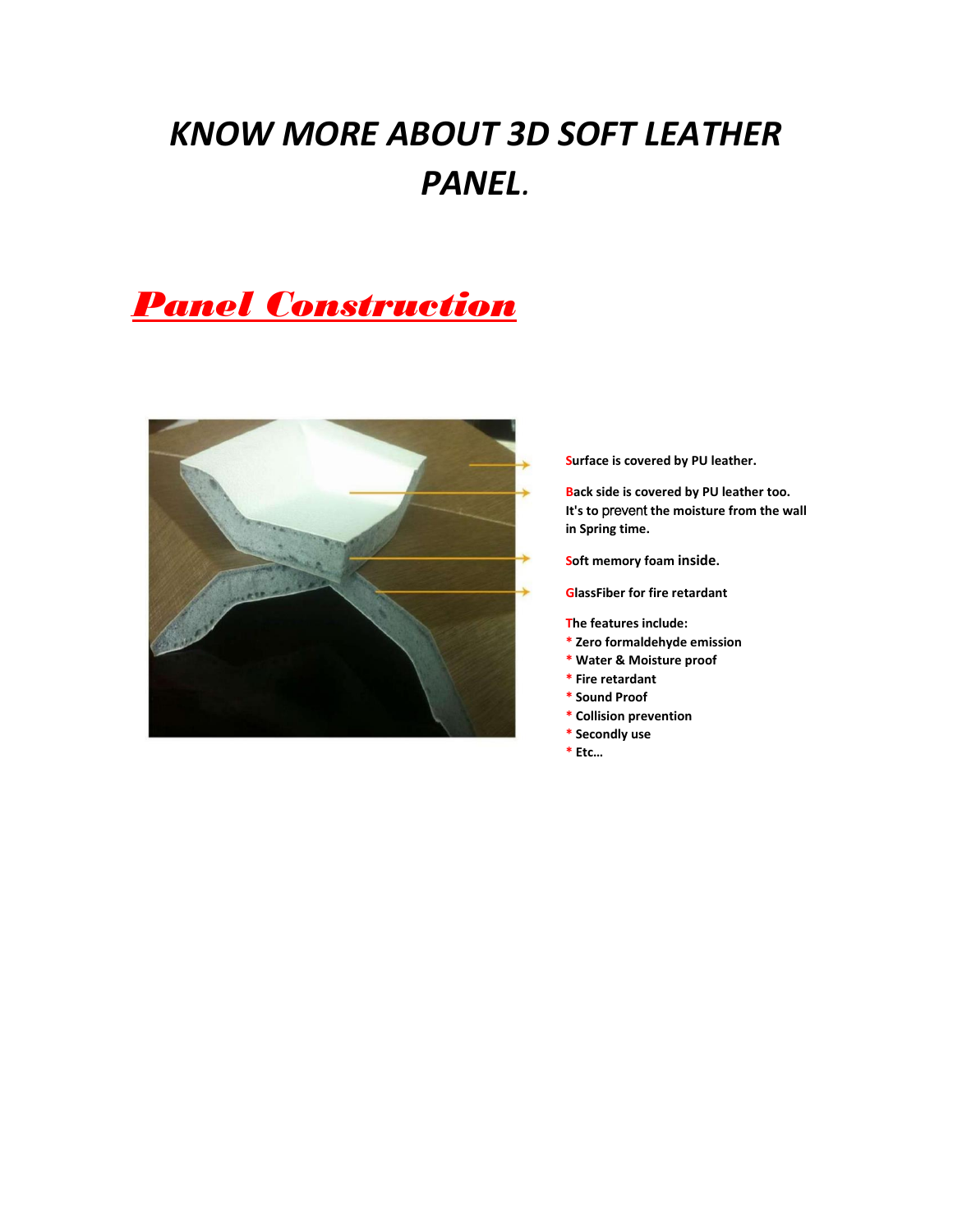



It's perfectly realized and certified to ZERO formaldehyde emissions by SGS.





Test Results :

Test Part Description :

Specimen No. SGS Sample ID Description 1 CAN13-156487.001 Beige synthetic leather (Said to be "Synthetic leather")

Remarks :

(1)  $1 \text{ mg/kg} = 0.0001\%$ (2) MDL = Method Detection Limit (3)ND= Not Detected ( < MDL ) (4)"-" = Not Regulated

#### **Formaldehyde**

Test Method : With reference to GB/T 19941-2005, analysis was performed by HPLC-DAD

| Test Item(s) | Unit  | MDL    | 001 |
|--------------|-------|--------|-----|
| Formaldehyde | mg/kg | - 20.0 | ND. |



Because of the excellent Polyurethane leather on the surface and back, and the bamboo charcoal fiber in the foam, it makes the panels waterproof and moisture proof. And it's easy to be cleaned like how we clean the leather sofa.

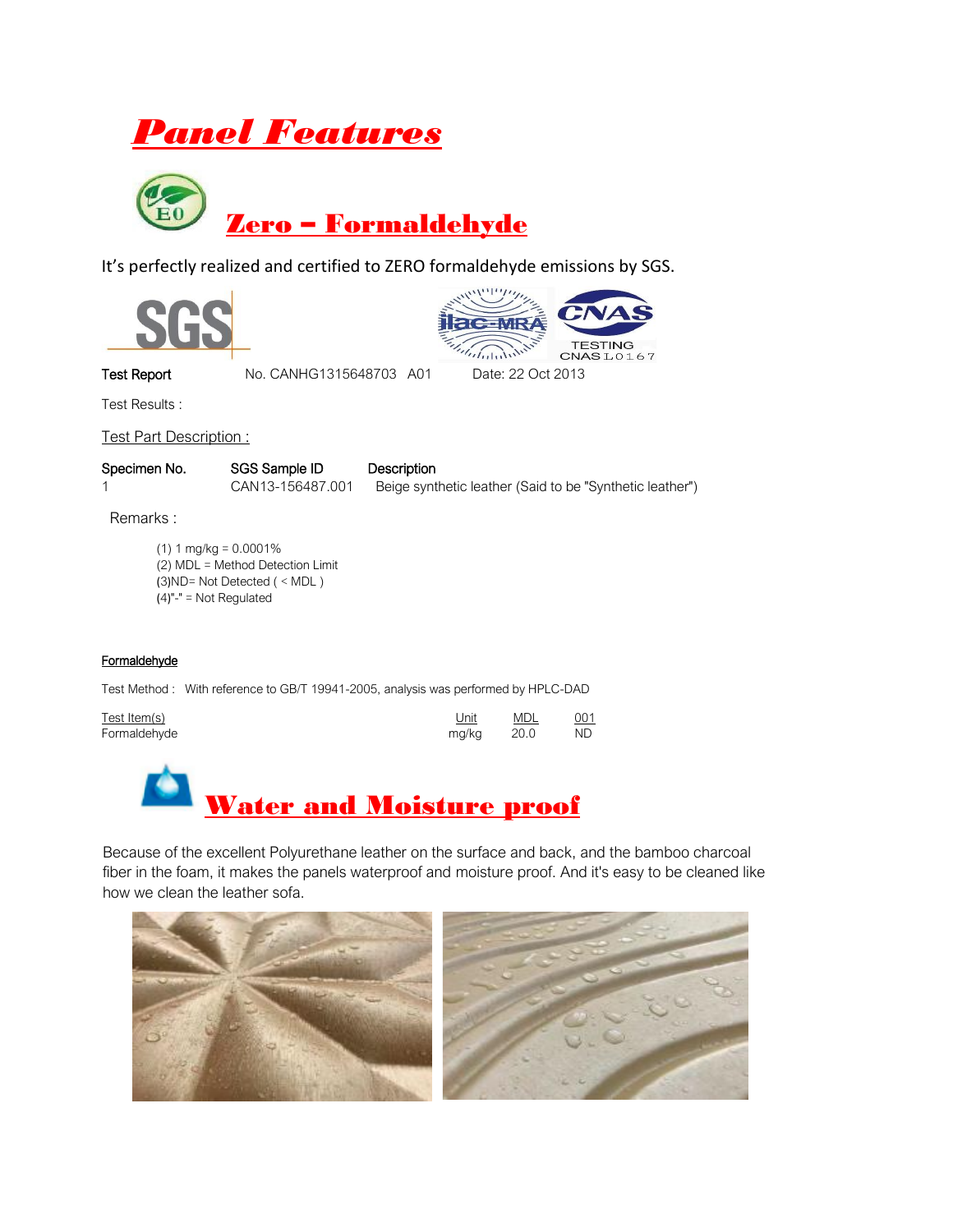

The fire retardant performance reaches B in EN13501 and was certified by SGS. It also produces very low smoke, and it is the taste of bamboo charcoal after burning, not irritating.

#### **Test Result Summary**

| No.                                                        | Test(s) Requested       | Result(s)        | Comments |  |
|------------------------------------------------------------|-------------------------|------------------|----------|--|
|                                                            | EN 13501-1:2007+A1:2009 | Classification:  |          |  |
|                                                            |                         | $D - s2$ , d $0$ |          |  |
| For further details, please refer to the following page(s) |                         |                  |          |  |



Because of the sharp 3D inclined block face and the high density foam inside, the sound will be faded and absorbed gradually during the rebound between inclined faces.

 $7000$  $LU.0$ Weighted sound insulation  $R_w$ Evaluation per GB/T50121:  $R_W(C; C_v) = 21(0; 0)$ dB The evaluation come form the laboratory measurement result, is equal to ISO 140.

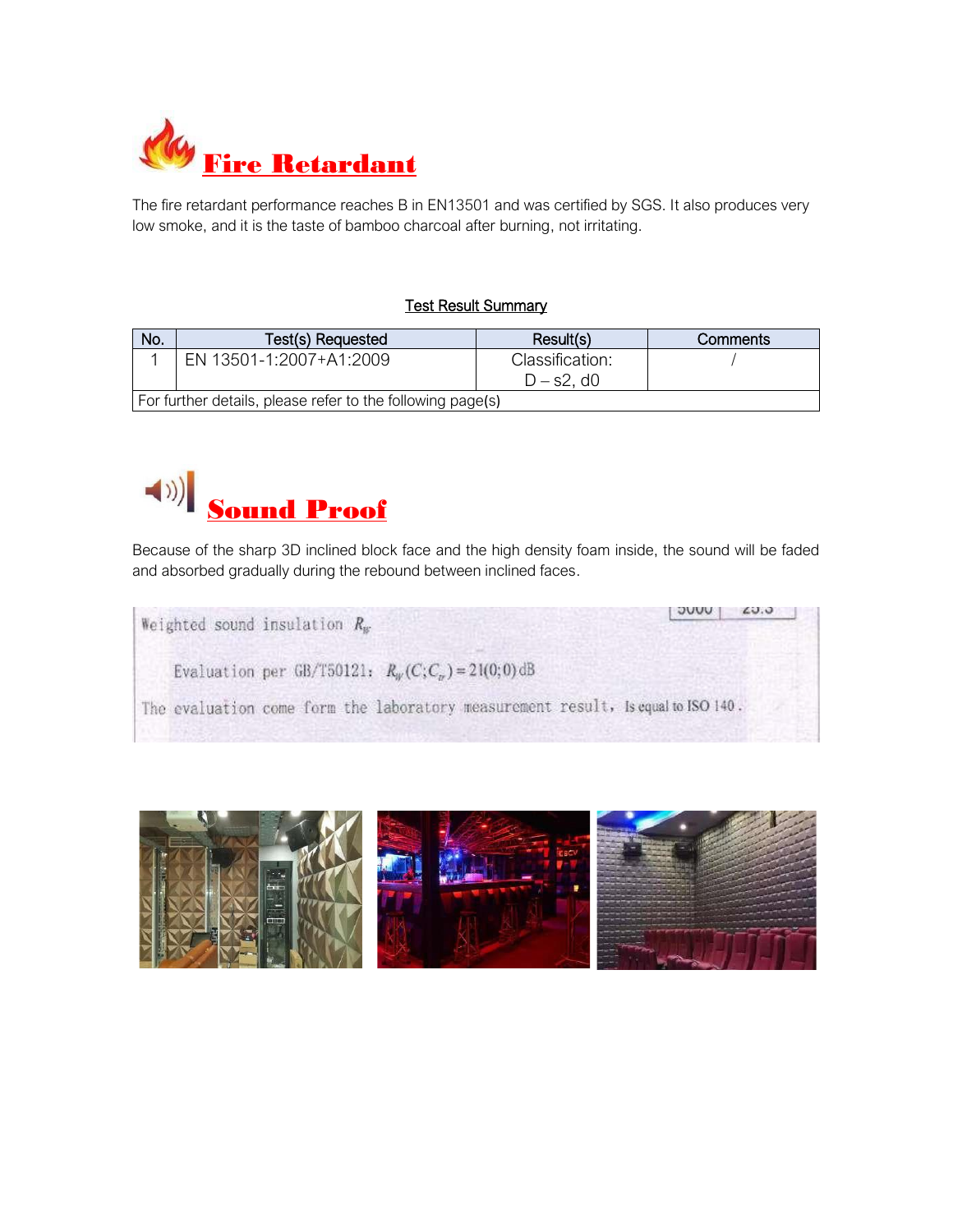

The panel is composed of high density foam. Its high rebound means not ruffle, never deform. It has excellent effect of collision avoidance.





No board on the wall, and no nail during installation, just use hot melt glue ( or Double-side tape ) and Silicon to stick directly, free easy and fast. And it's easy to cut by knife for any shapes, and outlet.

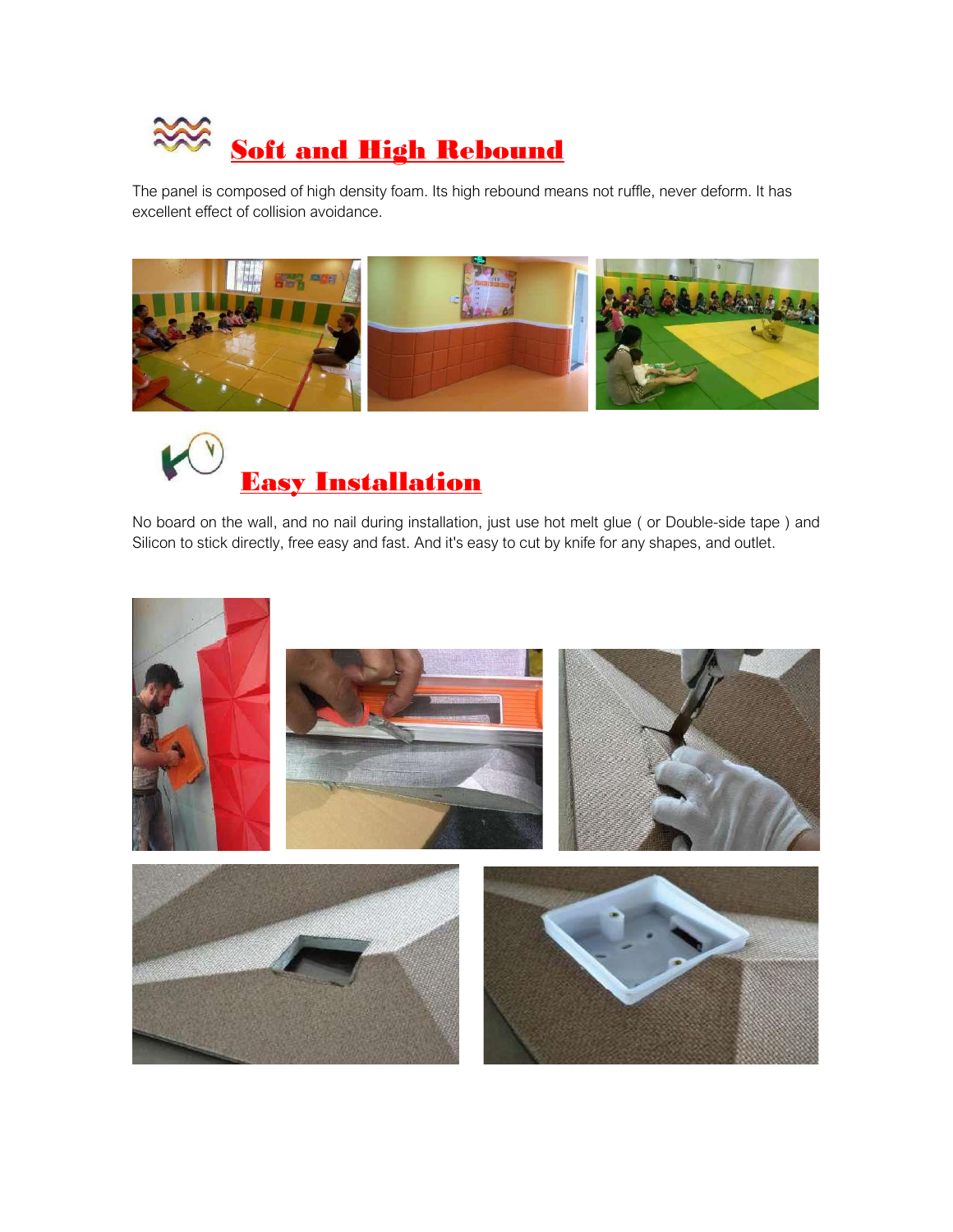

Because the light and soft, even if the wall paint falls off, the panels won't hurt people. It's a good material for ceiling as well.





TANGRAM embodies the professional wisdom when there is the circle or square column or the corner.